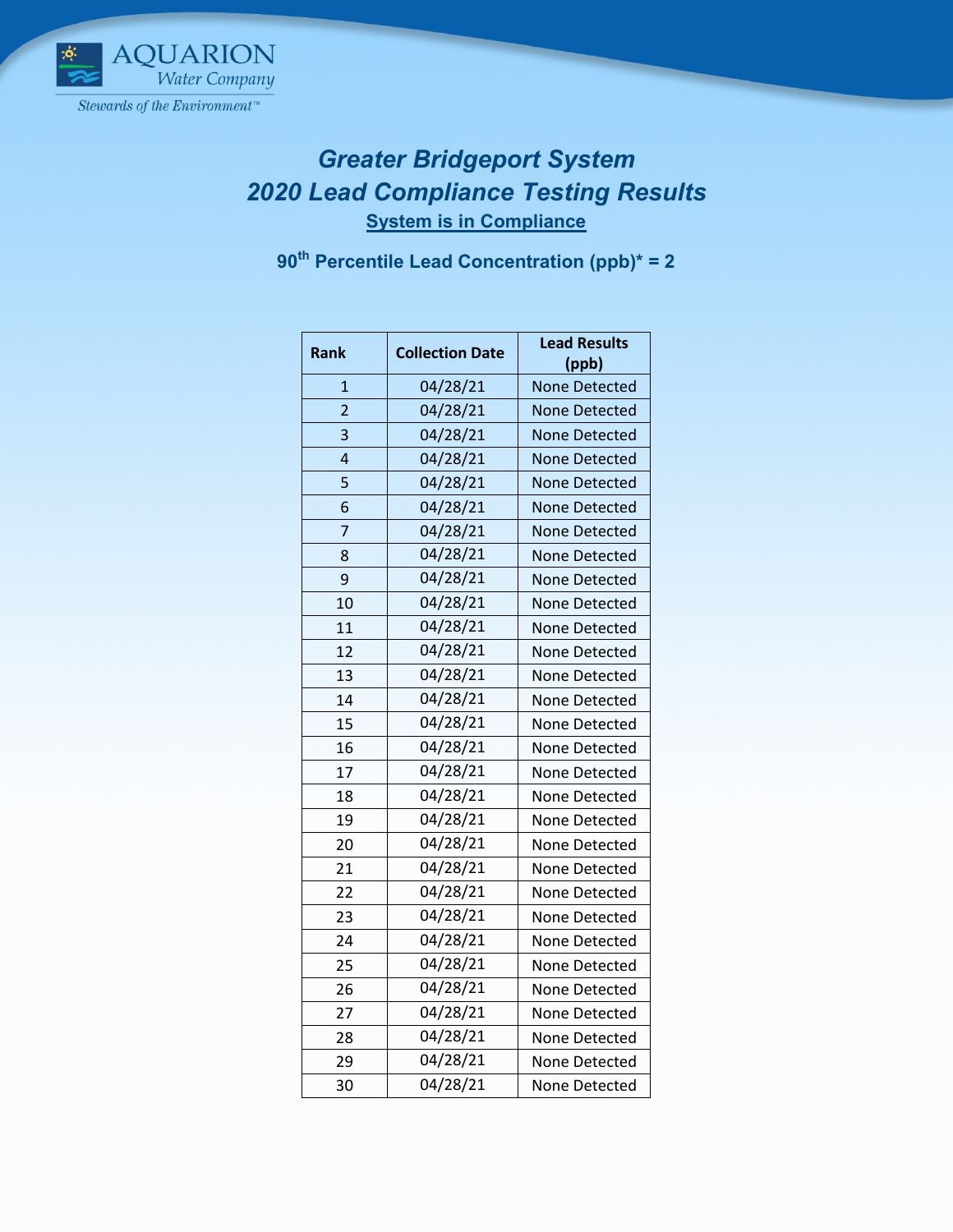

| 31 | 04/28/21 | <b>None Detected</b> |
|----|----------|----------------------|
| 32 | 04/28/21 | <b>None Detected</b> |
| 33 | 04/28/21 | <b>None Detected</b> |
| 34 | 04/28/21 | <b>None Detected</b> |
| 35 | 04/28/21 | <b>None Detected</b> |
| 36 | 04/28/21 | <b>None Detected</b> |
| 37 | 04/28/21 | <b>None Detected</b> |
| 38 | 04/28/21 | <b>None Detected</b> |
| 39 | 04/28/21 | <b>None Detected</b> |
| 40 | 04/28/21 | <b>None Detected</b> |
| 41 | 04/28/21 | <b>None Detected</b> |
| 42 | 04/28/21 | <b>None Detected</b> |
| 43 | 04/28/21 | None Detected        |
| 44 | 04/28/21 | <b>None Detected</b> |
| 45 | 04/28/21 | <b>None Detected</b> |
| 46 | 04/28/21 | None Detected        |
| 47 | 04/28/21 | <b>None Detected</b> |
| 48 | 04/28/21 | <b>None Detected</b> |
| 49 | 04/28/21 | None Detected        |
| 50 | 04/28/21 | <b>None Detected</b> |
| 51 | 04/28/21 | None Detected        |
| 52 | 04/28/21 | None Detected        |
| 53 | 04/28/21 | None Detected        |
| 54 | 04/28/21 | None Detected        |
| 55 | 04/28/21 | None Detected        |
| 56 | 04/28/21 | None Detected        |
| 57 | 04/28/21 | <b>None Detected</b> |
| 58 | 04/28/21 | None Detected        |
| 59 | 04/28/21 | None Detected        |
| 60 | 04/28/21 | None Detected        |
| 61 | 04/28/21 | None Detected        |
| 62 | 04/28/21 | None Detected        |
| 63 | 04/28/21 | None Detected        |
| 64 | 04/28/21 | None Detected        |
| 65 | 04/28/21 | None Detected        |
| 66 | 04/28/21 | None Detected        |
| 68 | 04/28/21 | None Detected        |
| 69 | 04/28/21 | None Detected        |
| 70 | 04/28/21 | None Detected        |
| 71 | 04/28/21 | None Detected        |